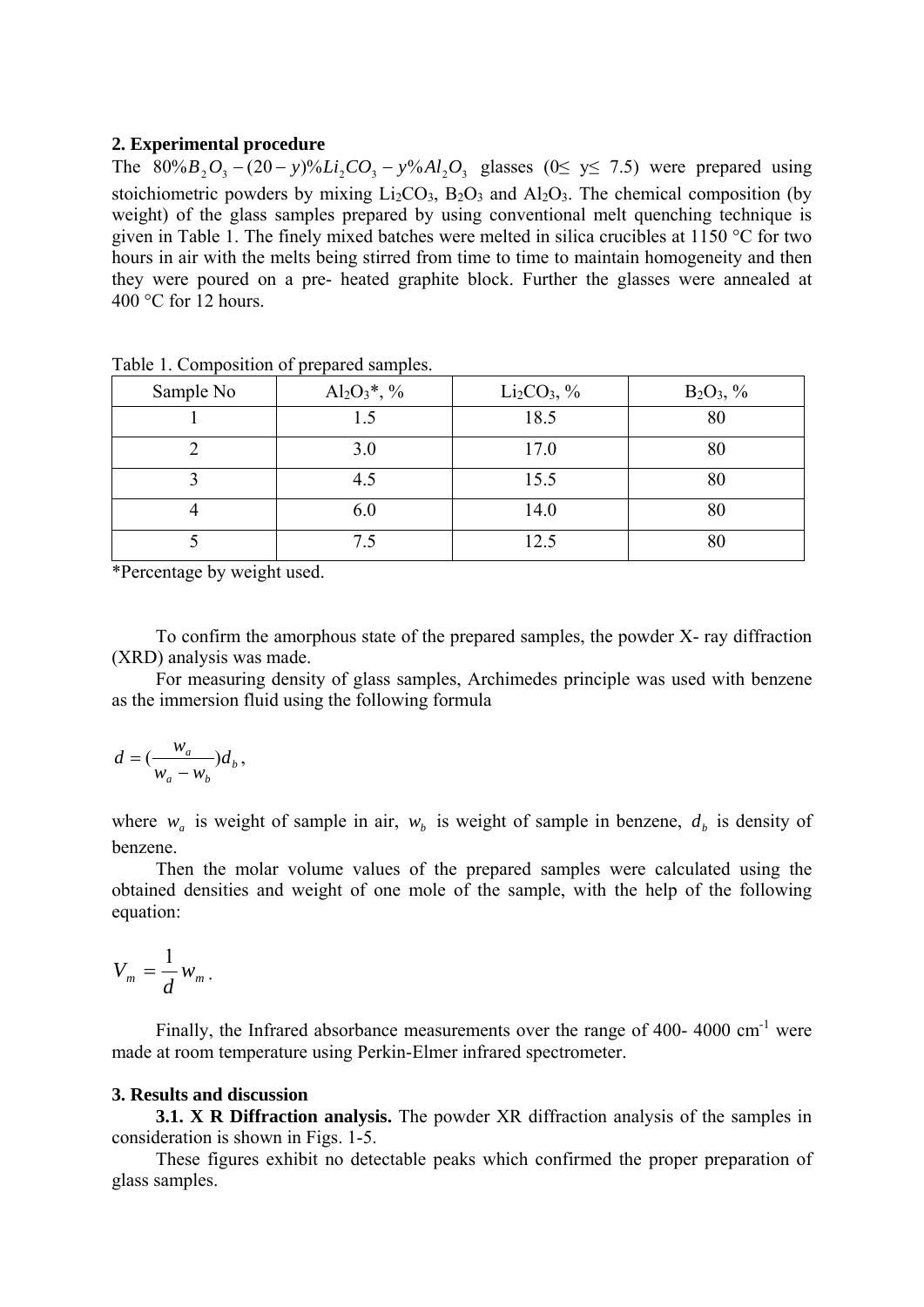

Fig. 1. XRD of the sample with 1.5 % Al<sub>2</sub>O<sub>3</sub> composition.



**Fig. 2.** XRD of the sample with 3.0 % Al<sub>2</sub>O<sub>3</sub> composition.



Fig. 3. XRD of the sample with 4.5% Al<sub>2</sub>O<sub>3</sub> composition.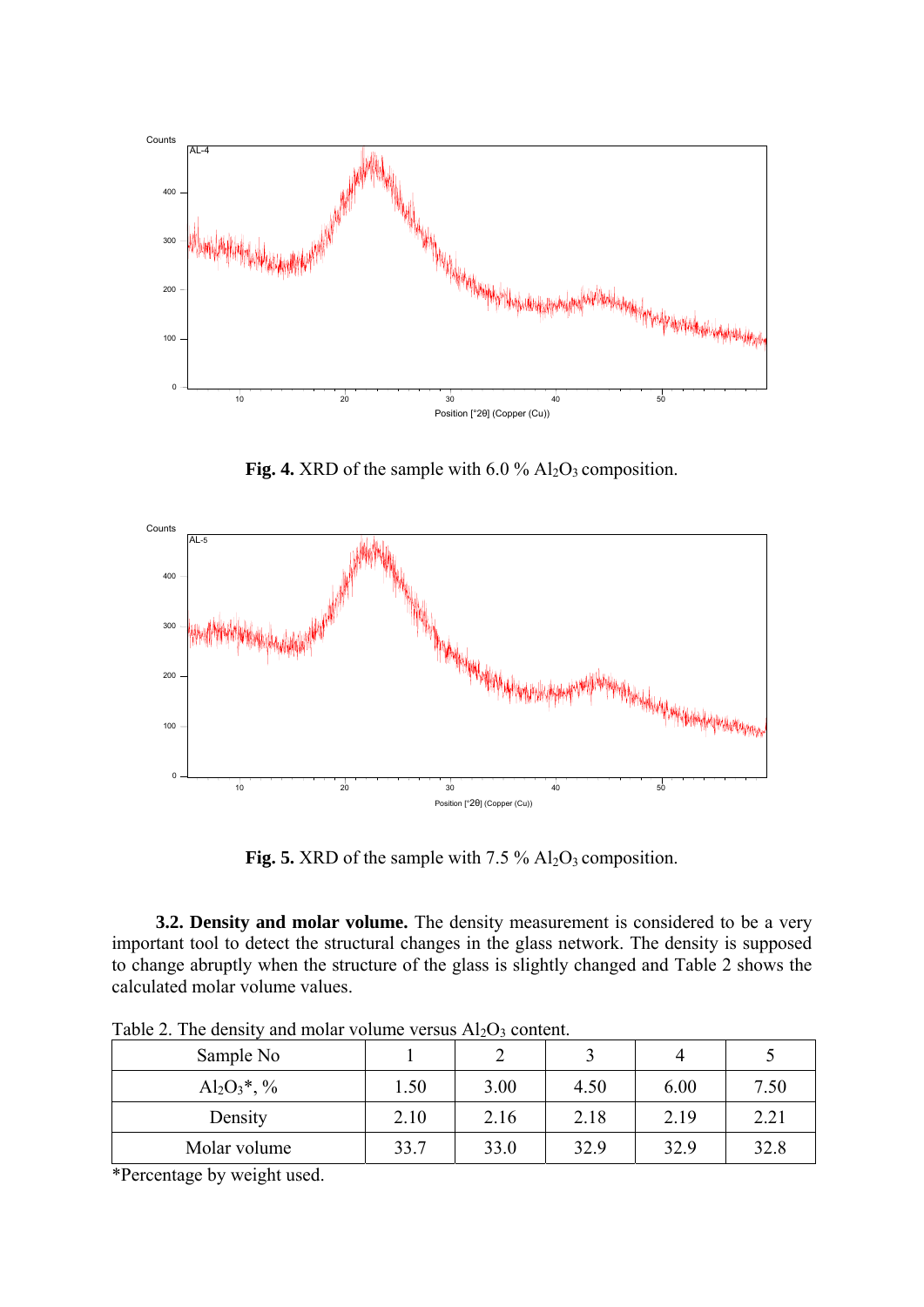The density of our samples appears to increase gradually from 2.10 to 2.21 gm cm<sup>-3</sup> with the increase of  $Al_2O_3$  content which further increases at the expense of lithium oxide. This increase in the density can be due to replacement of low density lithium element  $(0.53 \text{ gm. cm}^{-3})$  by high density aluminium element  $(2.70 \text{ gm. cm}^{-3})$  [6]. Also non-bridging oxygen decreases in the glass network on increasing the  $Al_2O_3$  content, which tend to consolidate their structure, maintaining homogeneity of the glasses and thus increasing density [7]. Molar volume indicates the spatial distribution of the oxygen in the glass network. The gradual decrease in the molar volume can be attributed to closing up of glass structure.

**3.3. FTIR analysis.** For structural analysis of oxide glasses the following information is required [8]:

- (i) Type of the bridging bonds of oxygen which link the coordination polyhedra of framework and the composition of chemical inhomogeneities in the structure of glass.
- (ii) The coordination number of the compound with respect to oxygen, especially of network formers.
- (iii) The change in oxygen bonds of the framework, induced by the cation modifiers which combine with the oxygen bonds.

Borate glasses provide an ideal case in comparison to other glass forming systems which demonstrate the effectiveness of infrared spectroscopy in glass science [9]. Boron has the smallest mass as compared to the other network forming elements, and thus the main vibrational modes associated with the glass network appear well above 500 cm<sup>-1</sup> (in the midinfrared region) [10].

Figures 6-10 show some IR absorption spectra of the prepared samples. A weak band appears around  $415 \text{ cm}^{-1}$  showing the presence of lithium oxide in the glass samples [11]. Another band appears around  $450 \text{ cm}^{-1}$  which can be due to vibration of lithium cations [12]. The band observed around 500 cm<sup>-1</sup> can be attributed to B-O-B bonds bending vibrations. The band around 700 cm<sup>-1</sup> can be due to some deformation modes of the network structure [13-14].



**Fig. 6.** FTIR spectra of the prepared glass sample No 1.

70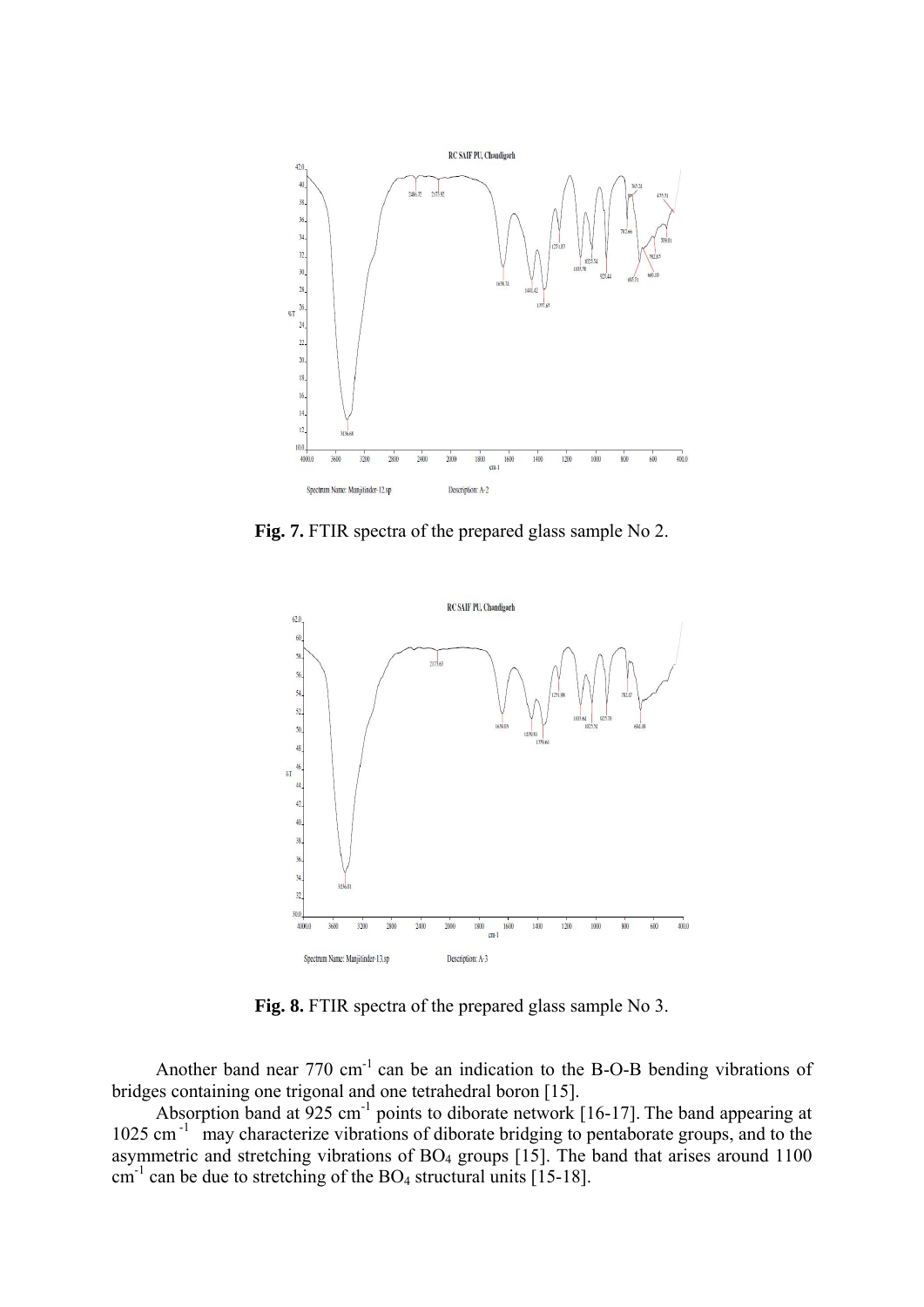

**Fig. 9.** FTIR spectra of the prepared glass sample No 4.



**Fig. 10.** FTIR spectra of the prepared glass sample No 5.

Another band which appeared at  $1252 \text{ cm}^{-1}$  can be assigned to B-O stretching vibrations mainly the linkages between oxygen and different groups as well as B-O bridging between boroxol rings and trigonal  $BO_3$  [15-16]. At 1356 cm<sup>-1</sup>, a band emerges and it is due to asymmetric stretching relaxation of the B-O bond of trigonal BO<sub>3</sub> units and various borate groups [19-20]. Another band is observed around  $1430 \text{ cm}^{-1}$  can be due to stretching vibrations of borate triangles with NBO. B-O bond stretching vibrations of borate units in which boron atoms are coordinated with three oxygen atoms leads to formation of a band around  $1600 \text{ cm}^{-1}$ . The bands that appeared after that are attributed to presence of water groups and O-H bond vibrations [21-22].